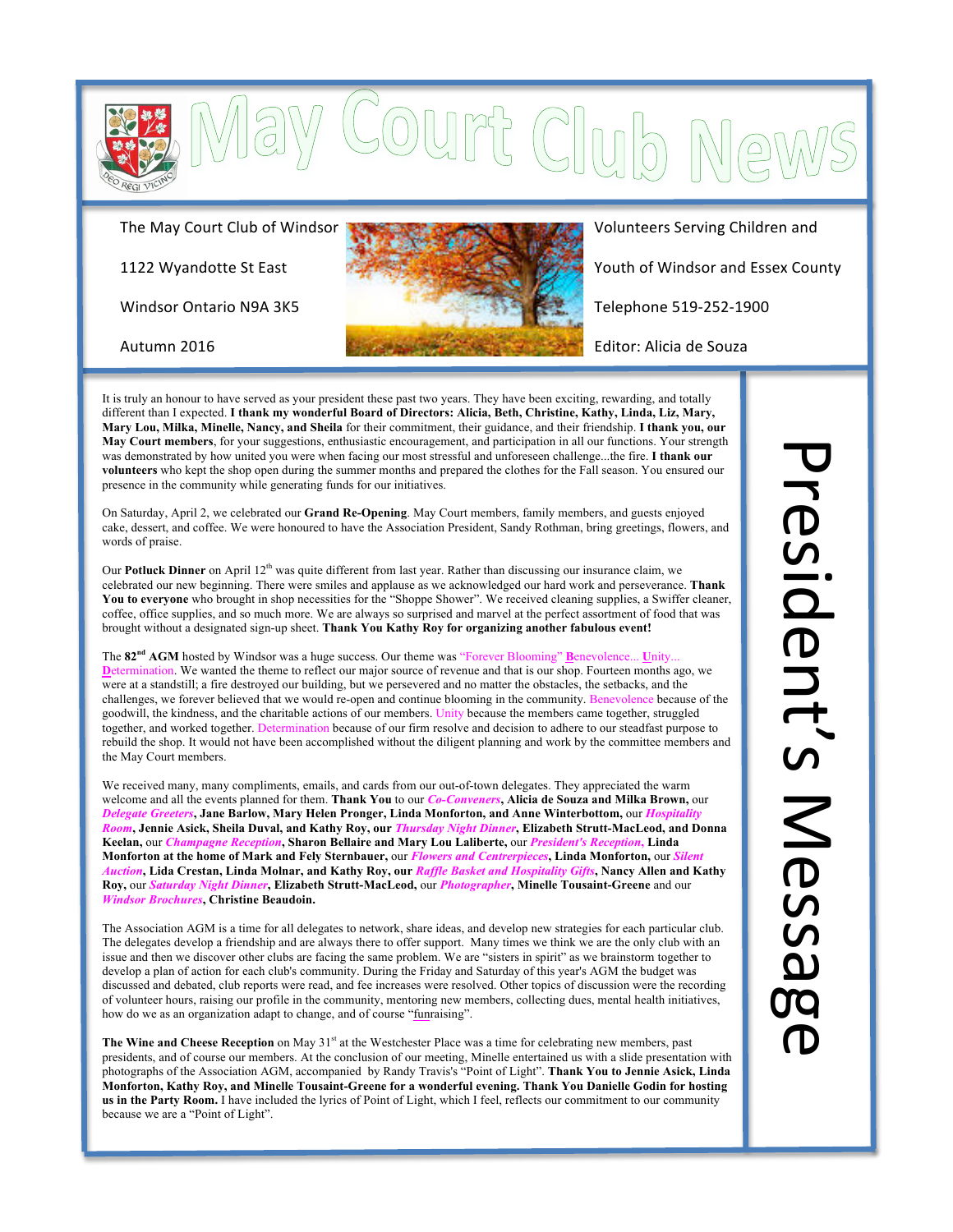President's Message (Continued from Page 1)

#### **"Point Of Light"**

There's a point when you cannot walk away There's a darkness that everyone must face There are heroes whose names we never hear

When you have to stand up straight and tall and mean the words you say It wants to take what's good and fair and lay it all to waste A dedicated army of quiet volunteers

There's a point you must decide just to do it 'cause it's right And that darkness covers everything in sight Reaching out to feed the hungry reaching out to save the land

> That's when you become a point of light Until it meets a single point of light Reaching out to their fellow men.

All it takes is a point of light a ray of hope in the darkest night. If you see what's wrong and you try to make it right you will be a point of light.

> There are dreamers who are making dreams come true Taking time to teach the children there's nothing they can't do. Giving shelter to the homeless giving hope to those without. Isn't that what this land's all about?

One by one form the mountains to the sea points of light Are calling out to you and me.

All it takes is a point of light a ray of hope in the darkest night. If you see what's wrong and you try to make it right, You will be a point of light.

On Saturday, June 25<sup>th</sup>, a full bus of members and their guests ventured on our **Annual Wine Tour of Essex County.** We enjoyed shopping at Cindy's, Foxgloves, and Colasantis and enjoyed the wine tasting at Pelee Island Winery, Muscedere Vineyards, and Colio Estate Wines. The tour would not be complete without the delicious chicken, coleslaw and warm donuts at Colasantis. **Thank You to Milka Brown for another successful fundraiser.**

On Tuesday, August 16th, another full bus will leave for **Stratford** to enjoy the musical " A Chorus Line". I can predict that the bus will be alive with talking and excitement. Bingo, door prizes, and the dinner at the Elmhurst Inn will be a huge hit! **Thank You to Milka Brown for organizing this fantastic trip.**

Our Fall Annual General Meeting will be held on Tuesday, September 20<sup>th</sup> at Beach Grove Golf and Country Club. We will introduce our new Board of Directors and again be entertained by Minelle's slide presentation of the Associaton AGM. This is also the perfect time to pay our dues of \$47.00 for General and Associate members and \$27.00 for Life and Honorary Life members.

I extend my best wishes to our new president, **Elizabeth Strutt-MacLeod**, who has shown expert leadership, knowledge, and commitment to May Court. As I pass to Liz the President's gavel, bell, and pin, I quote our founder Lady Aberdeen, who in 1898 said "...elect from amongst yourselves one whom can acknowledge...as having power to lead all that is lovely and true and pure and of good report." I am sure that Liz will provide that leadership for another successful year in our club. I also extend my best wishes to **Alicia de Souza** as she begins her new role as Vice President of Association.

Love...Luck...Laughter Respectfully submitted **mj asick**

## Please note: The following motion was passed at the June 7<sup>th</sup>, 2016 Board Meeting:

**"Motion: If at the end of a May Court year (June 30) a member's dues are in arrears two years, her name will be removed from the roster prior to publishing the next roster."**

The May Court Club of Windsor 1122 Wyandotte Street E. Windsor ON N9A 3K5 519-252-1900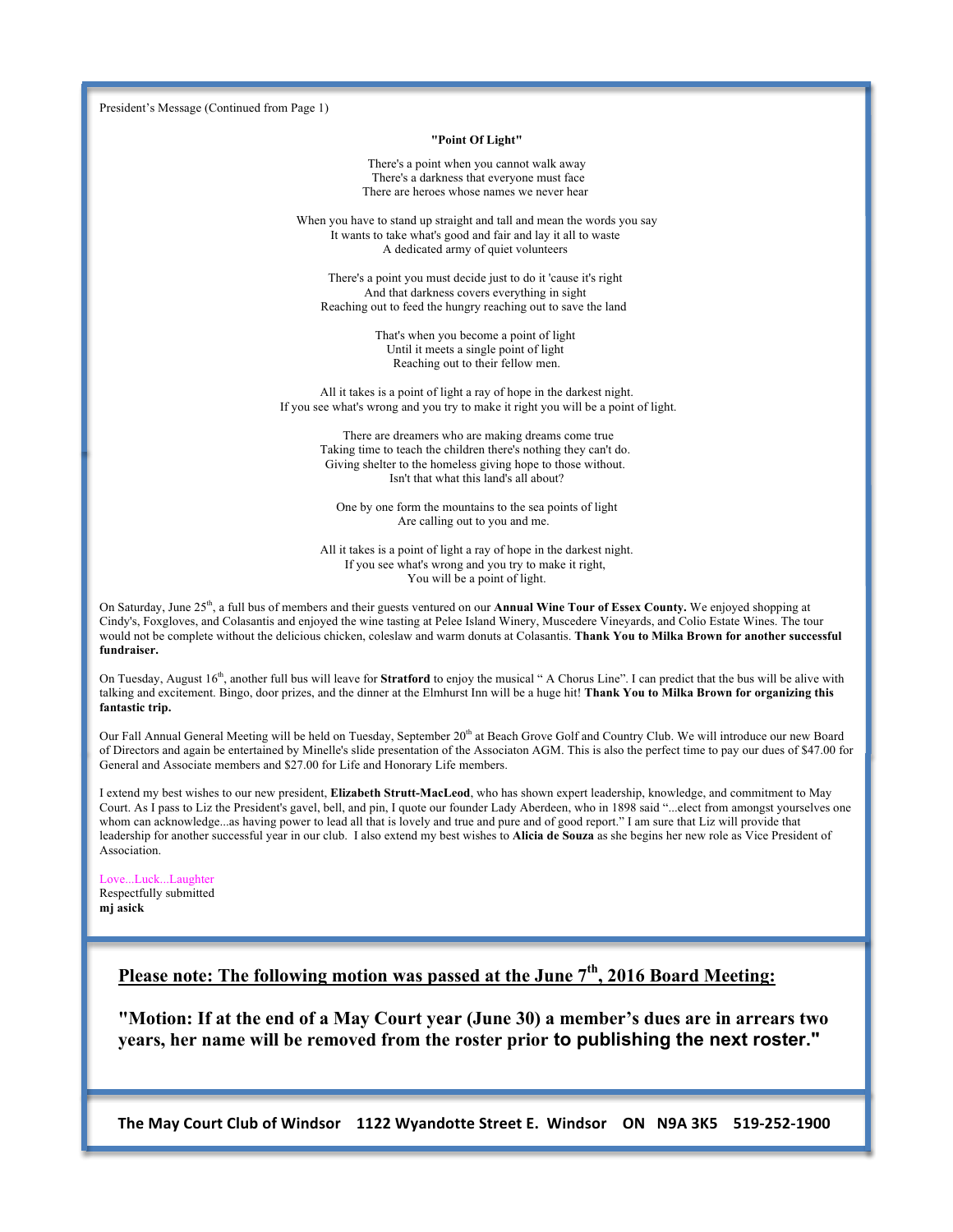The shop did very well with donations and sales to the end of June and there were many compliments on our renovated venue. We have remained open 3 afternoons a week in July, attracting returning customers with our sales and much appreciated air conditioning. We hope to continue in August and already have the "Back to School" and "New Fall Arrivals" on display.

The shop will be closed for the last week of August, reopening with regular hours on September 6th. We continue to need any volunteer hours you can spare, especially on Thursdays, and hope you will also support us with both donations and purchases.

Thank you to the very dedicated volunteers for ensuring our summer program is being a success and for readying us for the next season.

Respectfully submitted, **Sheila Duval**

#### **CORRESPONDENCE SINCE APRIL**

Cards sent out: Sympathy - family of Margaret Hebert, Jamie Lynn Stachow (mother-in-law), family of Joan Guignion, Joan Padbury (grandson) Thinking of you - Elaine Janosik, Loretta Buckner, Rosaline Clark, Mary Caruso, Jennie Asick, Kathy Hanson

Letters & Cheques sent to: Canadian Diabetes Association Connections Early Years Family Centre Drouillard Place Kiwanis Club of Windsor Learning Disabilities Association Windsor Homes Coalition Windsor Police Service - Camp Brombal Windsor Essex Therapeutic Ride Association

Respectfully submitted by **Beth Dagenais** who asks that you contact her at 519-970-9337 regarding any member who should be sent a card.



It never ceases to amaze me to see the variety of delectable dishes that appear at our annual potluck! More than 40 May Courters gathered at Riverside United Church on April 12 to enjoy the culinary creativity of our fellow members. I hope you were one of them. Thanks go the board members for their help in the kitchen and beyond. They can always be counted on for door prizes, kitchen jobs and help organizing. An invaluable team.

In May, members enjoyed a wine and cheese gathering at Westchester-

on-the-Lake to welcome new members and share stories of our very successful Association AGM in April. Thanks go to Danielle Godin for providing the venue and mj Asick, Jenny Asick, Linda Monforton and Liz Strutt-Macleod for the goodies.

Our next General Meeting will be the **Annual General Meeting at Beach Grove Golf and Country Club on September 20<sup>th</sup>**. You will be receiving a call in early September about this first general meeting of the year. Come with a friend! Respectfully submitted by **Kathy Roy**

The May Court Club of Windsor 1122 Wyandotte Street E. Windsor ON N9A 3K5 519-252-1900